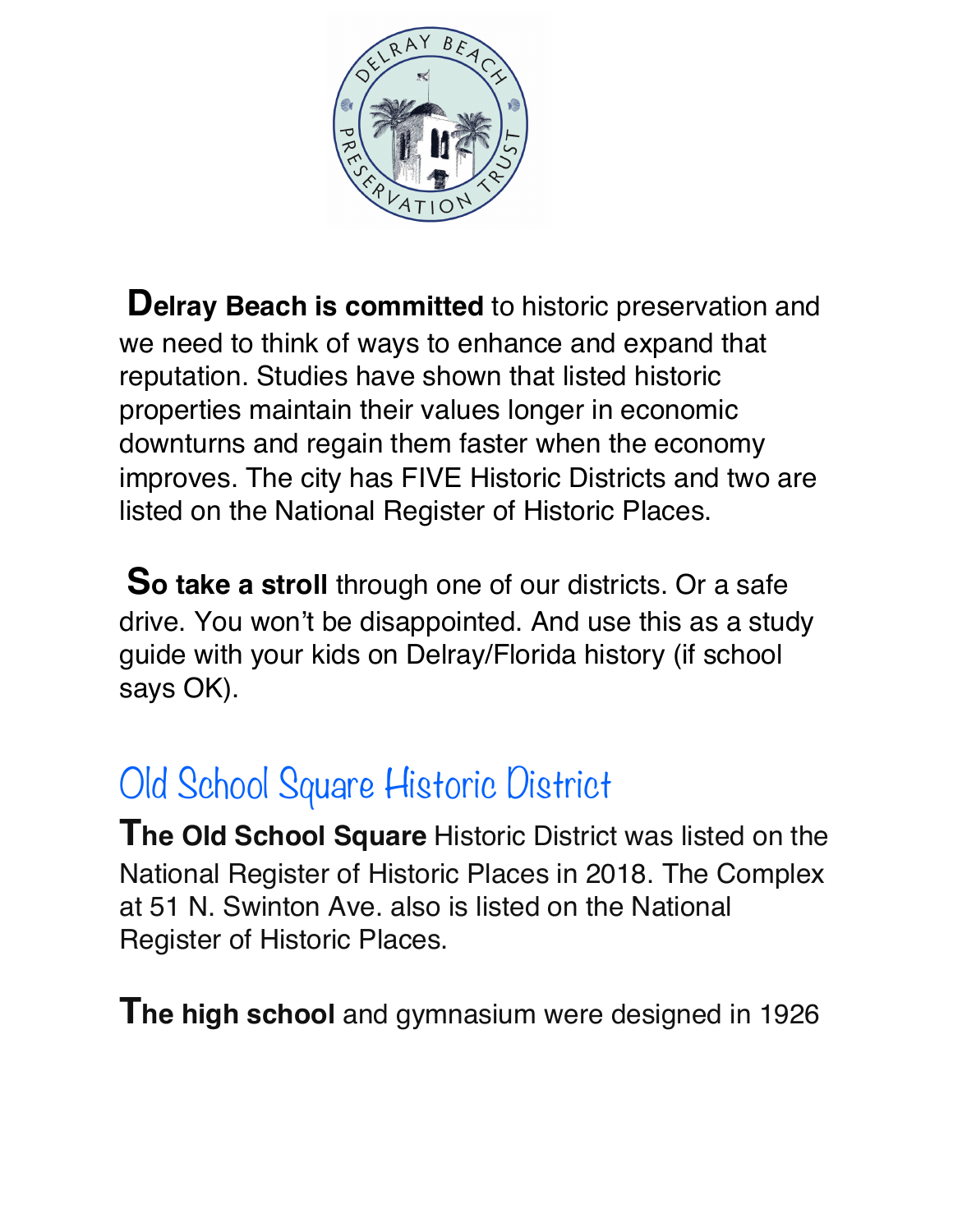in the Mediterranean Revival style by Sam Ogren, Sr., the city's first registered architect. Ogren also designed several Mediterranean Revival structures along NE 1st Avenue, today known as Banker's Row.

 **Two-story Mediterranean Revival** residences of the 1920s are on the west side of the street while one-story Minimal Traditional cottages of the 1930s line the east side.

**The district contains another** nationally registered house, the Sundy House at 106 S. Swinton Ave. The Queen Anne style wood structure that today serves as a restaurant, exotic garden and hotel. Delray Beach's first Mayor, John Sundy built this house in 1902 for his family and they lived there for nearly 80 years.

**Architectural styles** throughout the district include Vernacular, Bungalow, and Mission and Mediterranean Revival styles dating between 1902 and 1945.

**The district was** listed on the local register of Historic Places in 1988.

#### West Settlers Historic District

**Settled in 1894**, the West Settlers area is the site of the first African-American community in Delray Beach.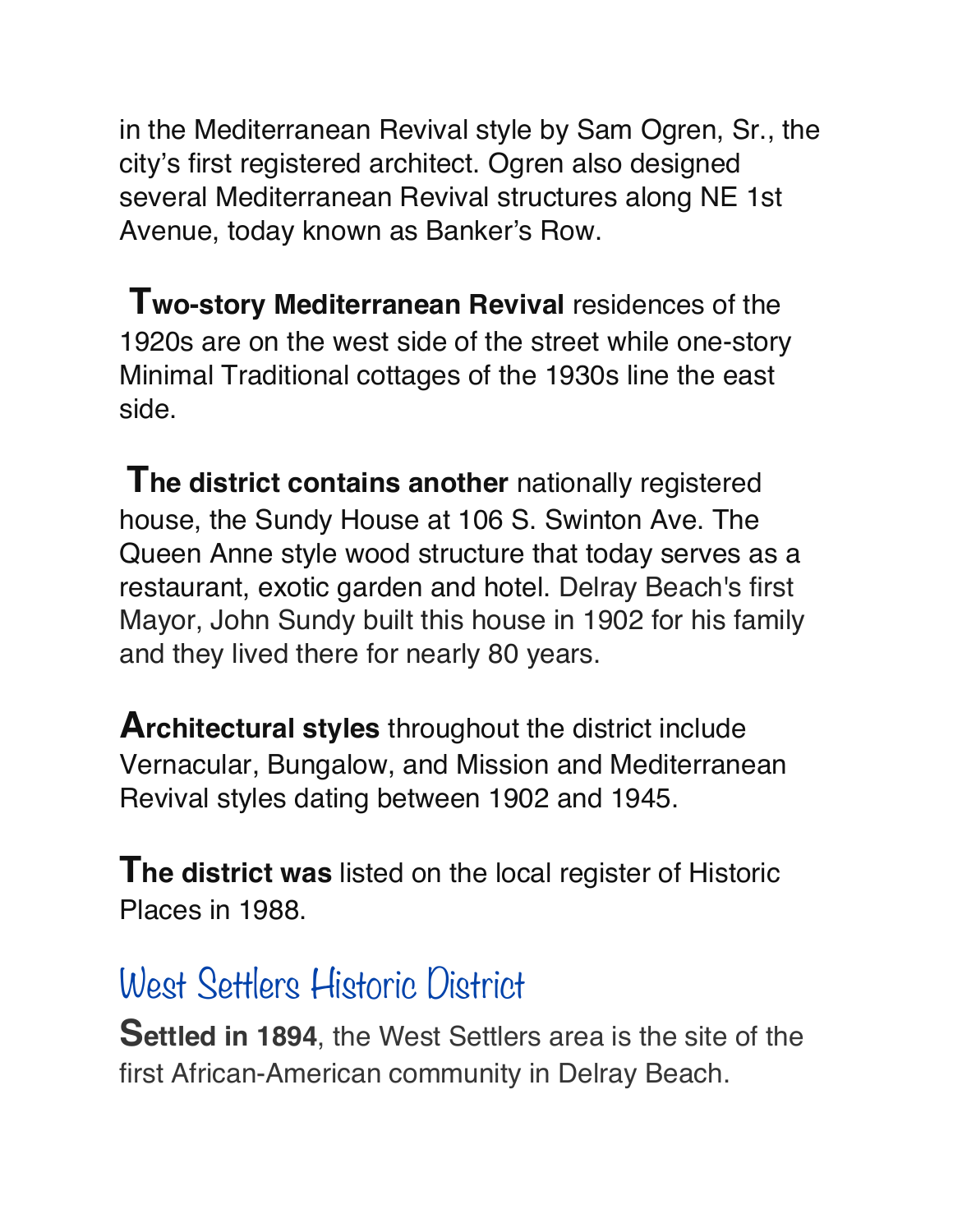African-Americans from north and west Florida, Georgia and South Carolina were the first to settle the area, laying the foundation of a strong agricultural economy in the region.

**The community** was self-sufficient and successfully petitioned the then Dade County School District in 1896 to build a school for their children.

**Settlers utilized local materials** and their own construction knowledge. Known as the "Red Line" for the painted tin roofs, the "shot gun" houses that once occupied the east side of NW 3rd Avenue were developed for Henry Flagler's railroad workers.

**Isaiah Bruin, one of the community's earliest builders,** constructed many residences along NW 3rd and 4th Avenues, including the Susan Williams House, which is now located at the S.D. Spady Cultural Museum at 170 NW 5th Ave. The house was once the home of noted educator Solomon D. Spady and was the first house west of Swinton Avenue to have running water and electricity.

**The La France Hotel** (1949), 140 NW 4th Ave., was once the only hotel in Delray Beach that welcomed African-Americans during segregation. Owned by Charles and Francenia Patrick, the hotel welcomed celebrated black musicians and civil rights figures. The Patricks built their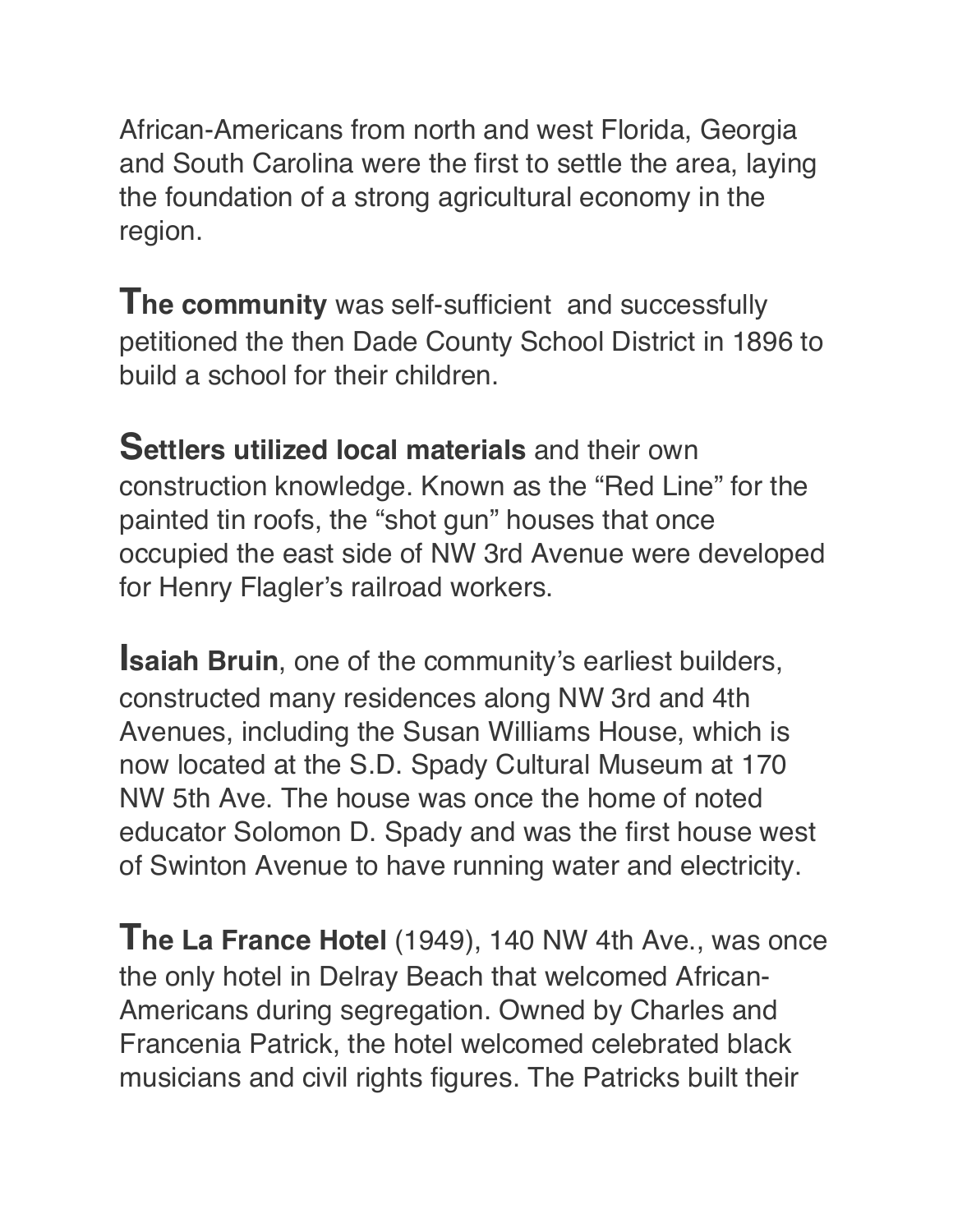homestead next door at 400 NW 2nd Street.

**The community** was designated the West Settlers Historic District in 1997.

### Nassau Street Historic District

**The smallest district**, but the only one east of the Intracoastal Waterway.

**Two rows of charming** seaside cottages reflect what was being built by wealthy northerners in Delray in the 1930s Depression: Small homes with top notch craftsmanship. Built originally as winter getaways.

**Cottages were built** in the Colonial Cape Cod Revival style, which incorporated detailing derived from early wooden folk houses of Eastern Massachusetts.

**The original 18 houses** retain their dominant architectural elements such as accentuated front doors with overhead fan lights and carved wood features.

**It became the first historic** district when it was designated in 1988, a month before Old School Square was designated.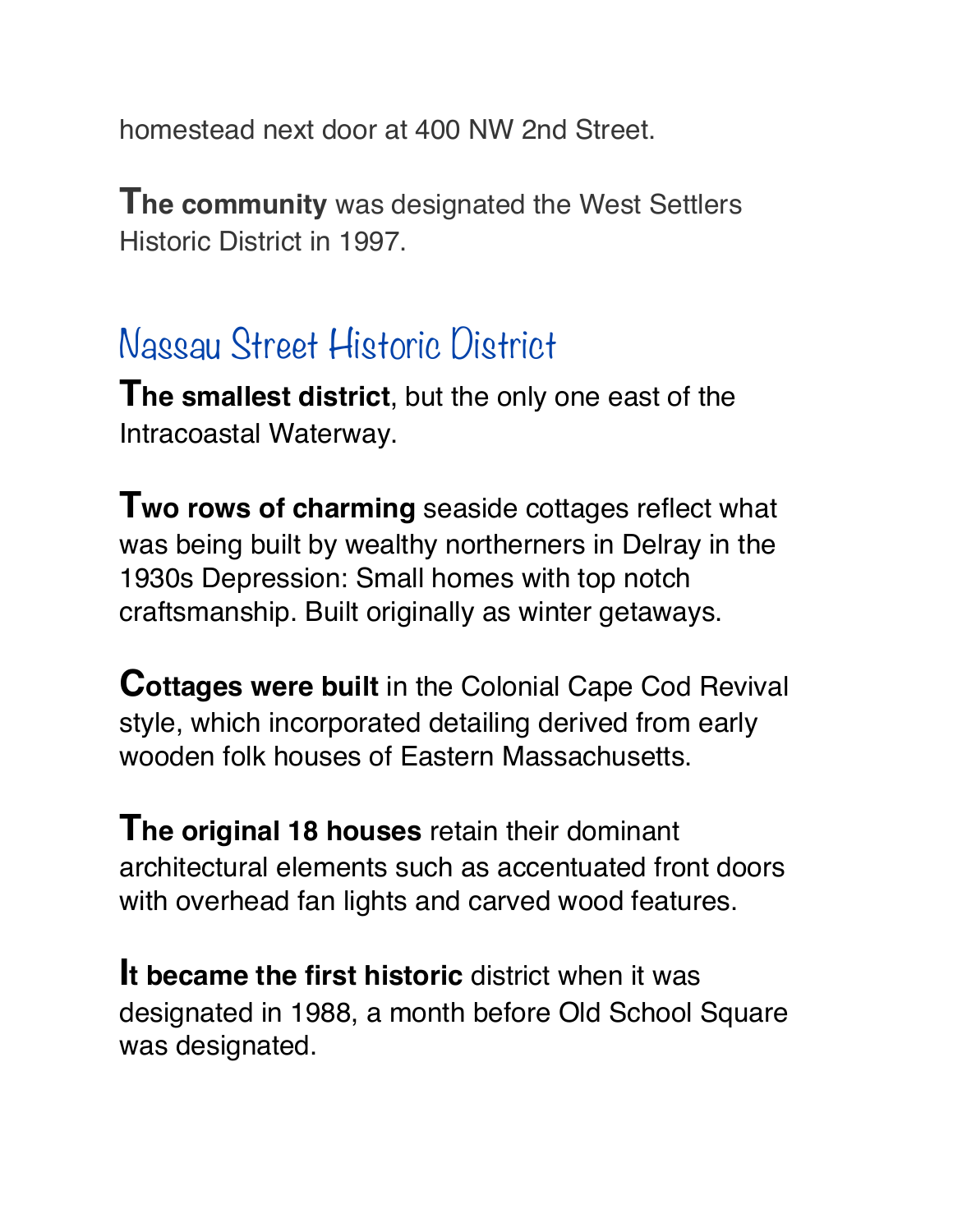# **Marina Historic District**

**Another example of** Colonial Cottage style architecture but with others genre included. (See below)

**The Boyd Building** (Now home to the popular Deck 84 restaurant) was designed in 1939 by noted architect Gustav Maass and is a distinctive example of a commercial building in Streamline Moderne Style.

The Marina Villas, four cottages just west of the city marina, were designed by Samuel Ogren, Sr., in a Mediterranean style.

**And a cottage** at 707 SE 1st St. was moved from Boca Raton in the 1930s and designed by noted architect Addison Mizner, who designed the Boca Raton Hotel and Club.

**Some notable residents**: Peter Kolean, a very well known artist of modern Delray, lived on Palm Square. Peter Duchin, the famous New York society band leader, would dock his yacht at the Marina and stay in one of the Marina Villas.

**It is perhaps** the most walkable district in the city, although, ironically, there are few sidewalks.